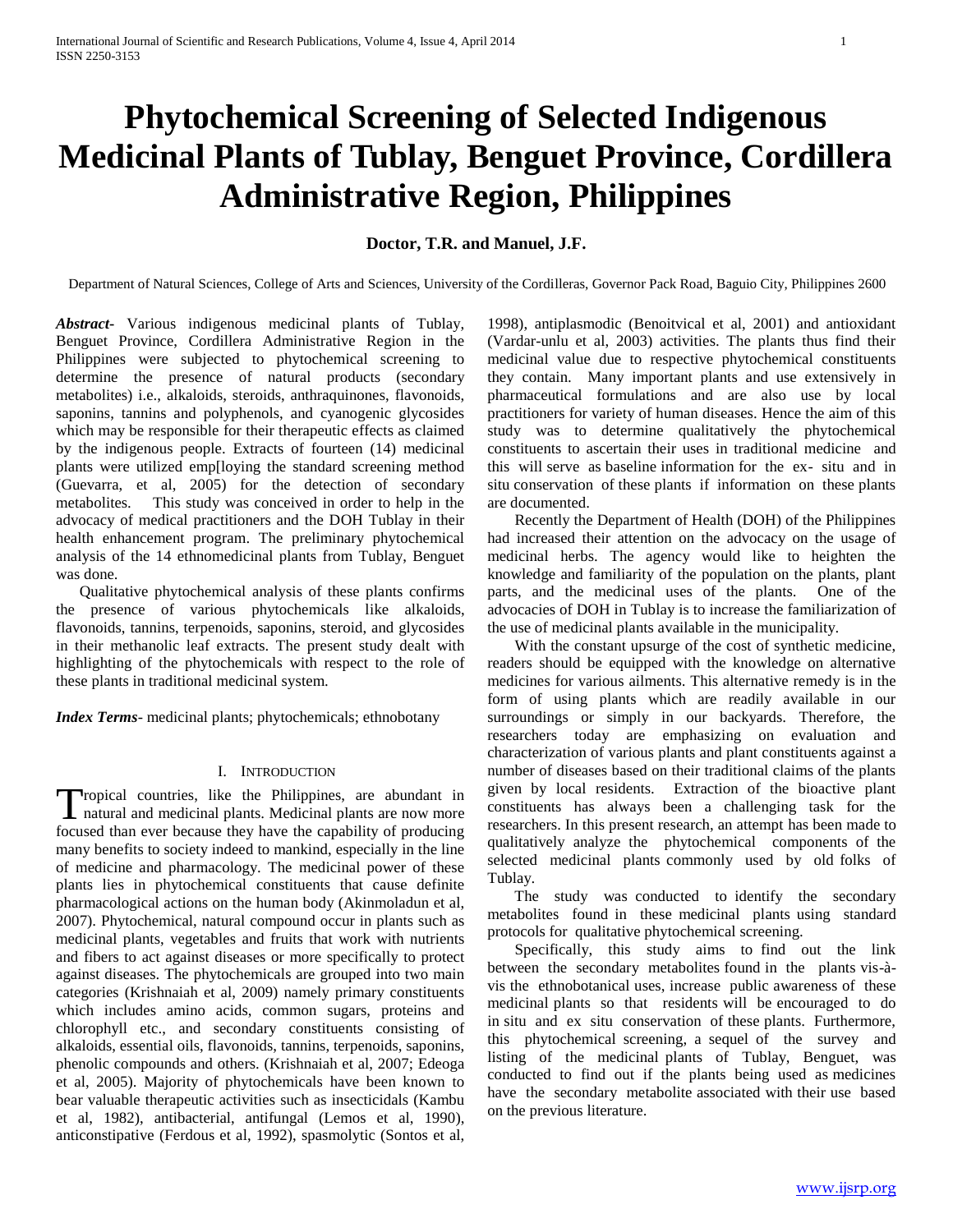In this study, the locally identified medicinal plants based on the ethnobotanical study were analyzed for their phytochemical composition and their antibacterial property against common clinical pathogens was also evaluated. This baseline information will provide the basis for developing potential drugs from these plants.

| Table 1. Ethnobotanical survey of selected medicinal plants of Tublay, Benguet Province. |  |  |
|------------------------------------------------------------------------------------------|--|--|
|                                                                                          |  |  |

| <b>HEALTH</b><br><b>PROBLEM</b> | <b>MEDICINAL</b><br><b>PLANT</b> | <b>PLANT PART/S</b><br><b>USED</b> | <b>PREPARATION</b>                                |
|---------------------------------|----------------------------------|------------------------------------|---------------------------------------------------|
| <b>Bladder</b>                  | Banaba                           | Leaves                             | The leaves are boiled in water                    |
| inflammation                    |                                  |                                    |                                                   |
| Common                          | Sambong                          | Leaves                             | Decoction and infusion of the leaves              |
| colds                           |                                  |                                    | Infusion of the leaves                            |
| Constipation                    | Lantana<br>Akapulko              | Leaves<br>Leaves                   | The leaves are boiled in water for 15 minutes to  |
|                                 |                                  |                                    | make a decoction.                                 |
|                                 |                                  |                                    |                                                   |
|                                 |                                  |                                    | The seeds are boiled in water                     |
|                                 |                                  | Seeds                              | The bark, flowers, or leaves are boiled in water  |
|                                 |                                  |                                    |                                                   |
|                                 | Banaba                           | Bark, flowers,                     | Decoction                                         |
|                                 |                                  | Leaves                             |                                                   |
|                                 |                                  |                                    | Bark/leaves are boiled in water                   |
|                                 | Hagonoi                          | <b>Flowers</b>                     |                                                   |
|                                 | Peday                            | Bark /leaves                       |                                                   |
|                                 |                                  |                                    |                                                   |
| Cough                           | Dolonitas                        | Herb tops                          | The herb tops are soaked in water to make an      |
|                                 |                                  |                                    | infusion                                          |
|                                 |                                  |                                    |                                                   |
|                                 |                                  |                                    | Decoction of leaves                               |
|                                 | Sambong                          | Leaves                             |                                                   |
| Cystitis                        | Banaba                           | Leaves, flowers                    | The leaves or the flowers are boiled in water     |
|                                 |                                  |                                    |                                                   |
|                                 |                                  |                                    |                                                   |
|                                 |                                  |                                    |                                                   |
| <b>Diabetes</b>                 | Banaba                           | dried<br>Leaves,                   | The leaves or the dried fruit are boiled in water |
|                                 |                                  | fruit                              |                                                   |
| Diarrhea                        | Banaba                           | <b>Bark</b>                        | The bark is boiled in water                       |
|                                 |                                  |                                    |                                                   |
|                                 | Makahiya                         | Roots                              | Decoction of leaves                               |
|                                 |                                  |                                    |                                                   |
|                                 |                                  | Dried plant                        | Decoction                                         |
|                                 |                                  |                                    |                                                   |
|                                 |                                  |                                    | Boiled 30g of dried plant in a pint of water      |
|                                 |                                  |                                    |                                                   |
|                                 | Peday                            | Fresh leaves                       | Boil the fresh leaves                             |
|                                 |                                  | <b>Bark</b>                        | 300mL of water is added to 15grams of dried bark  |
|                                 |                                  |                                    | Decoction of the young leaves                     |
|                                 |                                  |                                    |                                                   |
| Difficulty<br>of                | Banaba                           | Leaves<br>and                      | Leaves are boiled in water                        |
| urination                       |                                  | flowers                            |                                                   |
|                                 |                                  |                                    |                                                   |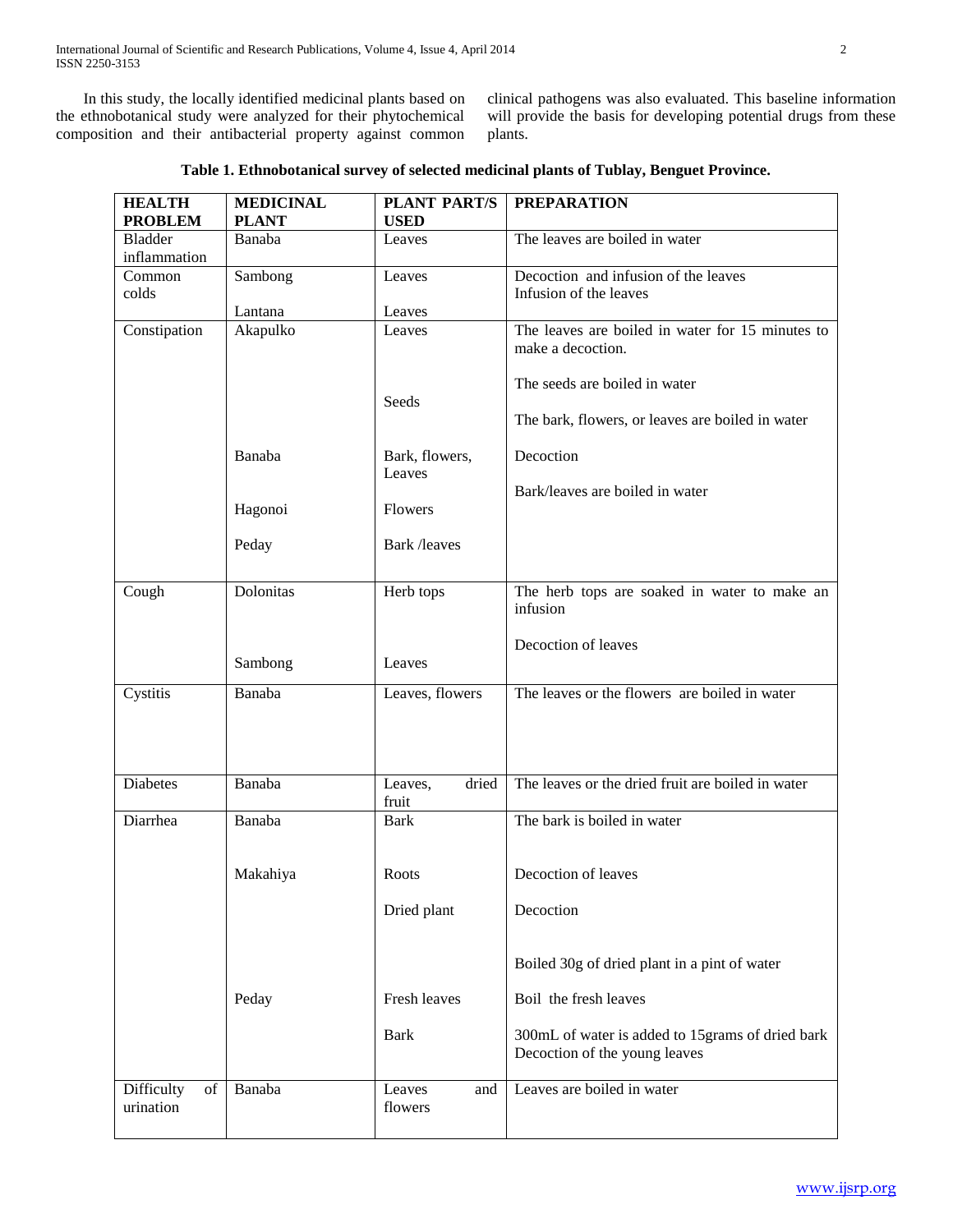| Akapulko<br>Fungal<br>The leaves are crushed to extract the juice<br>Leaves<br>infection<br>Akapulko<br>Extract the juice from the leaves<br>Herpes<br>Leaves<br>Poultice from rhizome<br>Itchiness<br>Bengaw<br>Rhizome<br>Decoction of the leaves<br>Kidney trouble<br>Banaba<br>Leaves |  |
|-------------------------------------------------------------------------------------------------------------------------------------------------------------------------------------------------------------------------------------------------------------------------------------------|--|
|                                                                                                                                                                                                                                                                                           |  |
|                                                                                                                                                                                                                                                                                           |  |
|                                                                                                                                                                                                                                                                                           |  |
|                                                                                                                                                                                                                                                                                           |  |
|                                                                                                                                                                                                                                                                                           |  |
|                                                                                                                                                                                                                                                                                           |  |
|                                                                                                                                                                                                                                                                                           |  |
|                                                                                                                                                                                                                                                                                           |  |
|                                                                                                                                                                                                                                                                                           |  |
| Decoction of leaves<br>Sambong<br>Leaves                                                                                                                                                                                                                                                  |  |
| Malaria<br><b>Bark</b>                                                                                                                                                                                                                                                                    |  |
| 300mL of water is added to 15 grams of dried bark<br>Peday<br>Mouth sores<br>Extract milky sap from the flowers<br>Banaba<br>Flowers                                                                                                                                                      |  |
| Prepare a from crushed leaves<br>Leaves                                                                                                                                                                                                                                                   |  |
| Makahiya<br>Mumps                                                                                                                                                                                                                                                                         |  |
|                                                                                                                                                                                                                                                                                           |  |
|                                                                                                                                                                                                                                                                                           |  |
|                                                                                                                                                                                                                                                                                           |  |
|                                                                                                                                                                                                                                                                                           |  |
| Decoction of the leaves<br>Rheumatism<br>Hagonoi<br>Leaves                                                                                                                                                                                                                                |  |
|                                                                                                                                                                                                                                                                                           |  |
|                                                                                                                                                                                                                                                                                           |  |
|                                                                                                                                                                                                                                                                                           |  |
| Rhizome vine or<br>Pound and roast cook 50g of the vine with<br>Bengaw                                                                                                                                                                                                                    |  |
| rhizome of 3oz of coconut oil<br>rhizome                                                                                                                                                                                                                                                  |  |
|                                                                                                                                                                                                                                                                                           |  |
|                                                                                                                                                                                                                                                                                           |  |
|                                                                                                                                                                                                                                                                                           |  |
|                                                                                                                                                                                                                                                                                           |  |
| Akapulko<br>Ringworm<br>Leaves<br>The leaves are crushed to extract juice                                                                                                                                                                                                                 |  |
|                                                                                                                                                                                                                                                                                           |  |
|                                                                                                                                                                                                                                                                                           |  |
|                                                                                                                                                                                                                                                                                           |  |
|                                                                                                                                                                                                                                                                                           |  |
| <b>Scabies</b><br>Decoction of the leaves                                                                                                                                                                                                                                                 |  |
| Hagonoi<br>Leaves                                                                                                                                                                                                                                                                         |  |
| Pound any part of the plant                                                                                                                                                                                                                                                               |  |
| Bengaw<br>Leaves/                                                                                                                                                                                                                                                                         |  |
| rhizome                                                                                                                                                                                                                                                                                   |  |
| Sinusitis<br>Fresh leaves<br>Extract juice of the leaves<br>Makahiya                                                                                                                                                                                                                      |  |
| The roots are boiled in water<br>Stomach<br>Banaba<br>Roots                                                                                                                                                                                                                               |  |
| ailment                                                                                                                                                                                                                                                                                   |  |
| Decoction                                                                                                                                                                                                                                                                                 |  |
| Agonoi<br>Roots and leaves                                                                                                                                                                                                                                                                |  |
| The juice                                                                                                                                                                                                                                                                                 |  |
| are extracted from leaves<br>Leaves<br>Bengaw                                                                                                                                                                                                                                             |  |
|                                                                                                                                                                                                                                                                                           |  |
|                                                                                                                                                                                                                                                                                           |  |
| Boil 50 g of leaves in a pint of water<br>Leaves                                                                                                                                                                                                                                          |  |
| Sambong                                                                                                                                                                                                                                                                                   |  |
| The fruit or the roots are boiled in water<br>Stomatitis<br>Banaba<br>Fruit or roots                                                                                                                                                                                                      |  |
|                                                                                                                                                                                                                                                                                           |  |
|                                                                                                                                                                                                                                                                                           |  |
|                                                                                                                                                                                                                                                                                           |  |
| Extract juice of the leaves<br>Toothache<br>Lubigan/ dalaw<br>Leaves                                                                                                                                                                                                                      |  |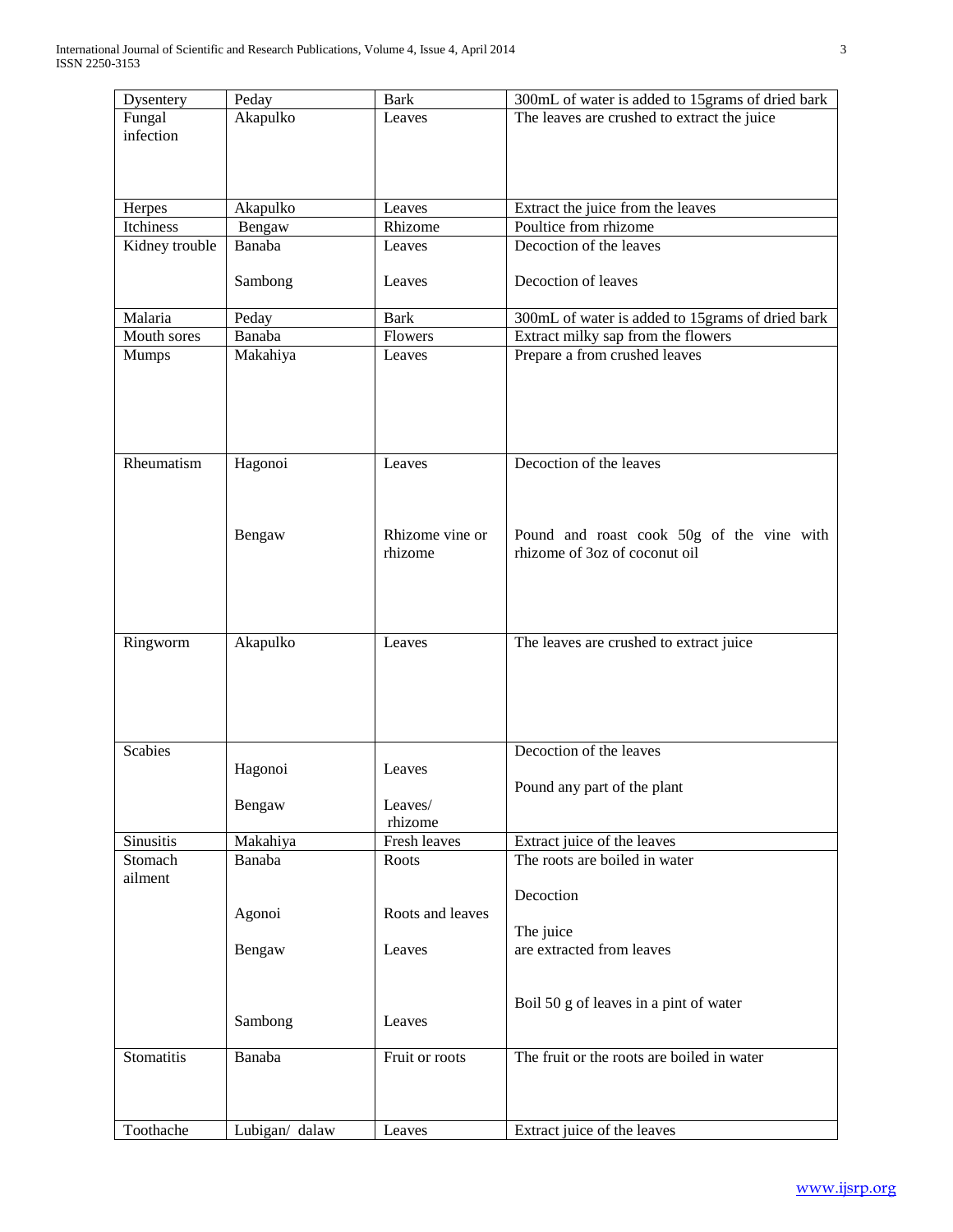| Urinary<br>tract    | Banaba   | Leaves                | Boil leaves in water                                                                                                                                                                                                   |
|---------------------|----------|-----------------------|------------------------------------------------------------------------------------------------------------------------------------------------------------------------------------------------------------------------|
| infection           | Peday    | trunk<br>bark         | Decoction of bark or trunk                                                                                                                                                                                             |
| Worm<br>infestation | Akapulko | Dried seeds           | Dries seeds of are cooked in frying pan w/out oil<br>they are pulverized and mixed w/ 1 cup of milk or<br>water<br>The leaves are boiled in water<br>1 cup pulverized dried seeds mixed with 1 cup of<br>milk or water |
|                     | Banaba   | leaves                | Decoction of leaves is antihelminthic<br>ripe                                                                                                                                                                          |
|                     | Pinya    | Dried seeds<br>Leaves |                                                                                                                                                                                                                        |
|                     |          | Fruit                 |                                                                                                                                                                                                                        |

# II. MATERIALS AND METHODS

## **Collection and identification of plant materials**

 Healthy plant samples were collected from the mountain areas of Tublay, Benguet Province, Cordillera Administrative Region, Philippines between October to November 2011. The handbook on Medicinal Plants: A Guide to Alternative Medicines of Tublay, Benguet , a listing of medicinal plants found in the Municipality of Tublay was the basis of selecting the plants used in the phytochemical screening.

## **Preparation of plant extracts**

 The leaves were air dried and crushed into small pieces using Mortar and Pestle and pulverized using an electric osterizer. Twenty grams of each of the pulverized plant materials were mixed with 100ml of solvent (methanol). The preparation of extracts was done as previously described by Guevara, et al (2005). The plant extracts were prepared and stored in a vial for further experimental procedures.

 The plant roots were washed thoroughly with tap water and dried at room temperature for 20 days. The 40g of the powdered air-dried root sample was percolated in 100ml each of methanol for 7 days. The extract was filtered using a Whatman No. 1 filter paper. The organic solvent filtrates were concentrated in a water bath below  $50^0C$ .

#### **Qualitative analysis for phytochemical components**

 Collected plant samples that were identified to have medicinal properties were subjected to phytochemical screening. Five hundred milligrams of the dried methanolic extract was reconstituted in 10ml of methanol and it was subjected to preliminary phytochemical testing for the presence of different chemicals groups of compounds using standard methods.

 All plant parts were extracted on the day of collection. The screening procedures were adapted from Guevara (2005). An extraction of each plant was prepared by macerating a known weight of the fresh plant material in an electric blender. Each extract was suction-filtered and the process repeated until all soluble compounds had been extracted, as judged by loss of colour of the filtrate. Extract from each plant part was evaporated to dryness in *vacuo* at about 45°C and further dried to a constant weight at the same temperature in a hot-air oven. A portion of the residue was used to test for plant constituents.

 The test for alkaloids was carried out by subjecting 20g plant material in 5 ml 2M HCl, heated, filtered and 2 to 3 drops Dragendorff's reagent was added. In the test for steroids, Keller-Killiani (plant extract was added to acetic anhydrate plus  $H_2SO_4$ ) and the Libermann-Burchard tests were employed by adding 3ml of FeCl<sub>3</sub> and 10 ml dichhoromethane to portions of defatted plant material respectively. The presence of anthraquinones was also tested employing both the Borntrager's and Modified Borntrager's tests (5 grams of extract was added to 10 ml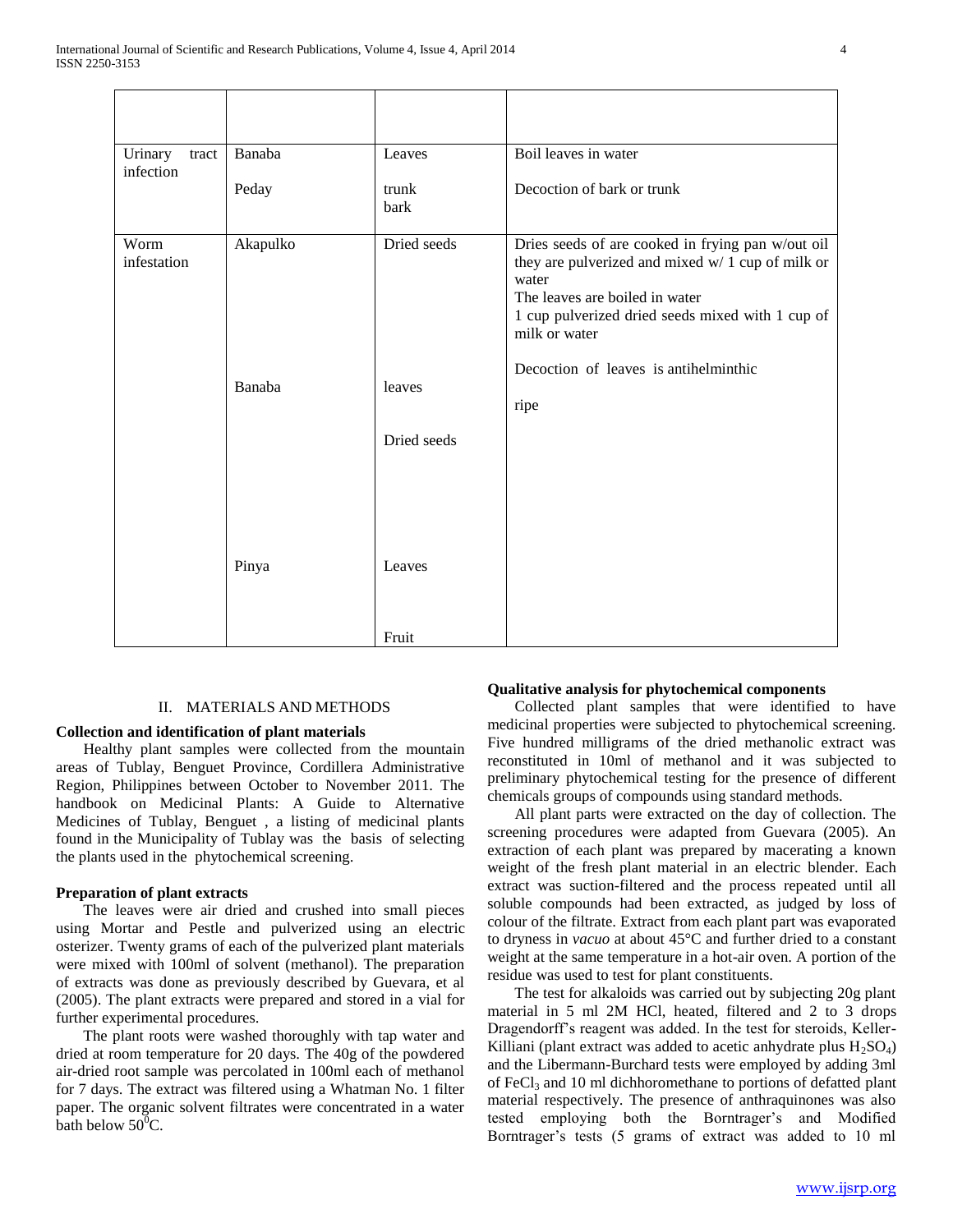benzene, filtered and ammonia solution added). The presence of flavonoids was determined employing Bate-Smith and Metcalf method and Wilstatter "cyanidin" test (1% aluminium chloride solution in methanol concentrated HCl, magnesium turnings, and potassium hydroxide solution).

 The extract was subjected to Froth test for the identification of saponin. Liebermann-Burchard test for unsaturated sterols. The tests for tannins and polyphenols were carried out by subjecting the plant extracts in Gelatin test and Ferric chloride test. Cyanogenic glycosides were identified by subjecting 2g extract in 10 ml sterile water with few drops of chloroform, and were filtered. Sodium picrate paper (modified) was added to the filtrate and heated to boiling.

# III. RESULTS AND DISCUSSION

 Table 2 presents the results of the phytochemical screening of the methanolic extracts of the six medicinal plants. In the preliminary test (test for primary metabolites), proteins, carbohydrates, glycosides and tannins were detected in all plant extracts. All the plant extracts were found to have alkaloids except for …..*.* Steroids were also detected in all plant samples. It was only in *Acorus and Ananas* extracts that anthraquinones were observed. Flavonoids were present in all extracts except in *Ananas* extracts which were absent in *C. cainito,* and *A. heterophyllus*. Saponins were also detected in all plant extracts. Notably, tannins were present in all extracts except in *Peday* .Cyanogenic glycosides were not detected in all plant extracts tested.

| Plant Species                              | Alkaloids<br>Dragendorff's<br>test and its<br>confirmatory<br>tests | Unsaturated<br>Steroid<br>(Leibermann-<br>Burchard test) | $\overline{2}$<br>deoxysugars<br>Keller-<br>(Killiani test) | Anthraquinone<br>(Bontrager's<br>test) | Flavonoids<br>(Bate-Smith<br>&Metcalf<br>test) | Wilstatter<br>Cyaniding<br>test | Tannins/<br>Polyphenols<br>(Gelatin and<br>FeCl <sub>3</sub> |
|--------------------------------------------|---------------------------------------------------------------------|----------------------------------------------------------|-------------------------------------------------------------|----------------------------------------|------------------------------------------------|---------------------------------|--------------------------------------------------------------|
| Acorus<br>gramineus<br>(Bengaw)            | $\pm$                                                               | $\qquad \qquad +$                                        | $\qquad \qquad +$                                           | $\ddot{}$                              | $\qquad \qquad +$                              | $\qquad \qquad +$               | $\boldsymbol{+}$                                             |
| Ananas<br>comosus<br>(Pinya)               | $\Box$                                                              | $\, +$                                                   | $\, +$                                                      | $\ddot{}$                              | $\overline{\phantom{a}}$                       | $\qquad \qquad +$               | $\ddot{}$                                                    |
| Andropogon<br>citratus<br>(Lemon<br>grass) | $\boldsymbol{++}$                                                   | $+$                                                      | $+$                                                         | $\omega$                               | $\! +$                                         | $^{+}$                          | $+$                                                          |
| Annona<br>muricata<br>(Guyabano)           | $++$                                                                | $+$                                                      | $+$                                                         | $\qquad \qquad -$                      | $+$                                            | $+$                             | $+$                                                          |
| <b>Blumea</b><br>balsamifera<br>(Subusob)  | $\, +$                                                              | $\, +$                                                   | $\, +$                                                      | $=$                                    | $\! +$                                         | $\boldsymbol{+}$                | $\, +$                                                       |
| Cassia alata<br>(Akapulko)                 |                                                                     | $\, +$                                                   | $\, +$                                                      | $\, +$                                 | $\pm$                                          | $\qquad \qquad +$               |                                                              |
| Centella<br>asiatica<br>(Takip-kuhol)      | $+$                                                                 | $\, +$                                                   | $\pm$                                                       | $\ddot{}$                              | $\, +$                                         | $\qquad \qquad +$               | $\, +$                                                       |
| Echites<br>scholaris<br>(Peday)            | $+$                                                                 | $\, +$                                                   | $\pm$                                                       | $\qquad \qquad -$                      | $\boldsymbol{+}$                               | $\ddot{}$                       | $\blacksquare$                                               |
| Equisetum<br>ramosissimum<br>(Horse tail)  | $++$                                                                | $\qquad \qquad +$                                        | $\pm$                                                       | $\equiv$                               | $+$                                            | $\ddot{}$                       | $\ddot{}$                                                    |
| Lagerstroemia<br>speciosa<br>(Banaba)      | $\, +$                                                              | $\, +$                                                   | $\boldsymbol{+}$                                            |                                        | $++$                                           | $\qquad \qquad +$               | $\, +$                                                       |

|  |  | Table 2: Phytochemical screening of secondary metabolites of plant extracts. |
|--|--|------------------------------------------------------------------------------|
|--|--|------------------------------------------------------------------------------|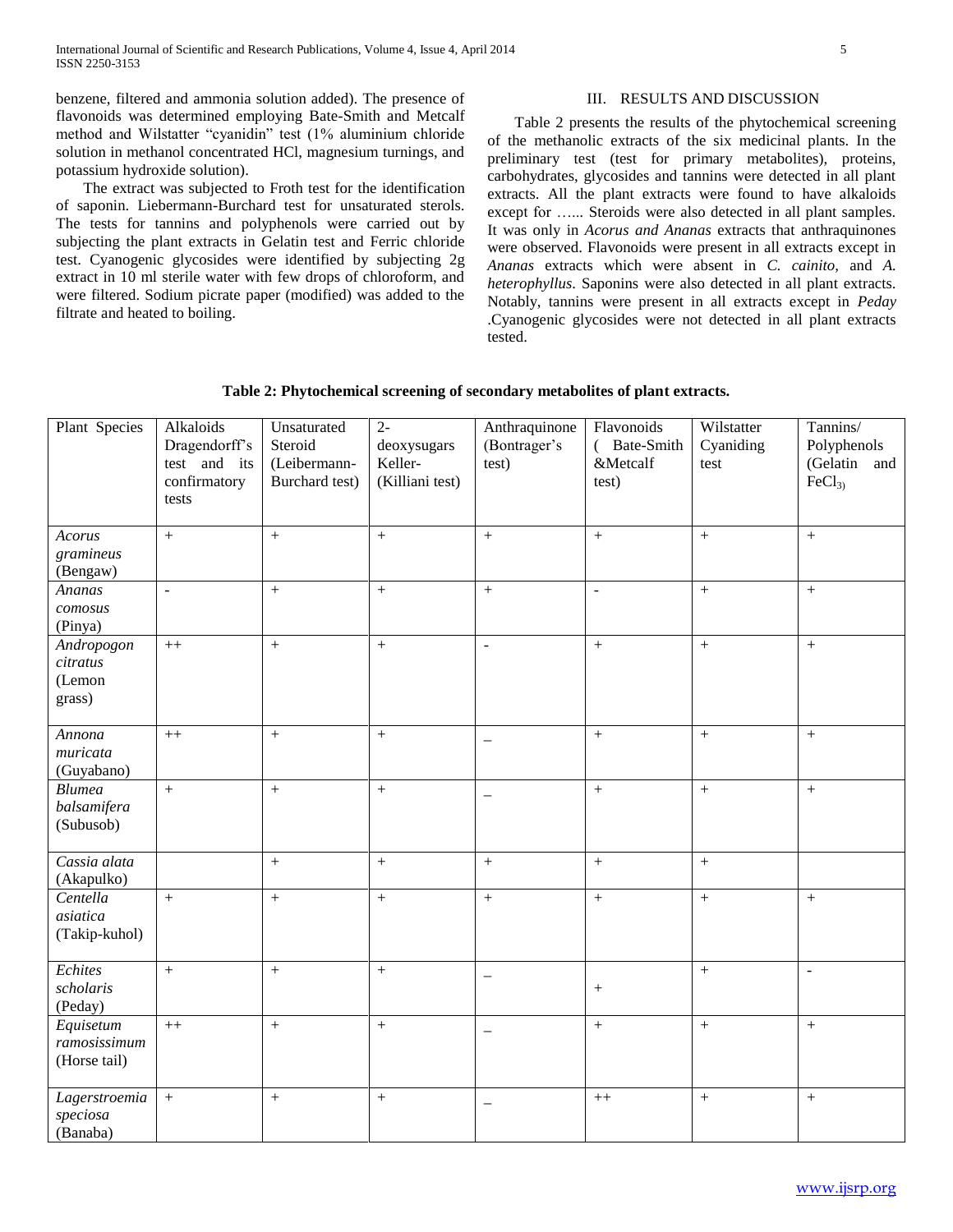| Lantana<br>camara,<br>(Bangbangsit)   | $+$  | $^{+}$ | $^{+}$ | $^{+}$ | $+$    | $+$    | $++$ |
|---------------------------------------|------|--------|--------|--------|--------|--------|------|
| Solanum<br>nigrum<br>(Amti)           | $++$ | $^{+}$ |        |        | $+$    | $+$    | $+$  |
| Sanseveria<br>trifasciata<br>(Espada) | $+$  | $^{+}$ |        |        | $++$   | $+$    | $+$  |
| Wedelia<br>biflora<br>(Hagonoi)       | $+$  | $^{+}$ |        |        | $^{+}$ | $^{+}$ | $+$  |

"+" indicative of presence of the phytochemical**; "-"** indicates absence of phytochemical; ++ means abundant; + denotes average.

# **Table 3. Chemical basis**

| <b>Tests</b>                                      | Reagents                                           | Positive result                                    | Principle involved                                                                                                                                                                           |
|---------------------------------------------------|----------------------------------------------------|----------------------------------------------------|----------------------------------------------------------------------------------------------------------------------------------------------------------------------------------------------|
| Flavonoids<br>1. Bate-Smith and Metcalf<br>method | Conc. HCl                                          | Strong red/violet color                            | -Presence of leucoanthocyanin                                                                                                                                                                |
| Wilstatter "cyanidin test"<br>2.                  | Conc. HCl & Mg turnings                            | Orange to red, crimson $\&$<br>magenta, green/blue | -Reduction<br>$% \left( \left( \mathcal{A},\mathcal{A}\right) \right) =\left( \mathcal{A},\mathcal{A}\right)$ of<br>magnesium<br>metal<br>-also used to detect gamma-<br>benzopyrone nucleus |
| <b>Steroids</b>                                   |                                                    |                                                    |                                                                                                                                                                                              |
| Keller-Killani test<br>1.                         | FeCl3, H2SO4                                       | Reddish brown                                      | Presence of 2-deoxysugar                                                                                                                                                                     |
| Lieberman Burchard<br>2.                          | DCM,<br>Na2SO4,<br>acetic<br>anhydride, H2SO4      | Blue to green, red, pink,<br>purple, violet        | Detect cholesterol/ unsaturated<br>steroids<br>-oxidation reaction of acetic<br>anhydride on conc, sulfuric<br>acid                                                                          |
| Alkaloids                                         |                                                    |                                                    |                                                                                                                                                                                              |
| Dragendorff's<br>1.                               | Dragendorff's rgt.                                 | Orange ppt.                                        | Halogenation<br>followed<br>by<br>complex reaction                                                                                                                                           |
|                                                   |                                                    |                                                    |                                                                                                                                                                                              |
| Saponin test<br>Froth test                        | H <sub>2O</sub> , gogo                             | Honeycomb froth                                    | Yield soap-like foaming when<br>agitated in aqueous sol'ns.                                                                                                                                  |
| Anthraquinone test                                |                                                    |                                                    |                                                                                                                                                                                              |
| Borntrager's test<br>1.                           | Benzene, ammonia sol'n.                            | Red coloration                                     |                                                                                                                                                                                              |
| Modified Borntrager's test<br>2.                  | KCl, 5% hydrogen peroxide,<br>acetic acid, benzene | Pink color                                         | Microsublimation of yellow<br>crystals of anthraquinones react<br>with KOH                                                                                                                   |
|                                                   |                                                    |                                                    |                                                                                                                                                                                              |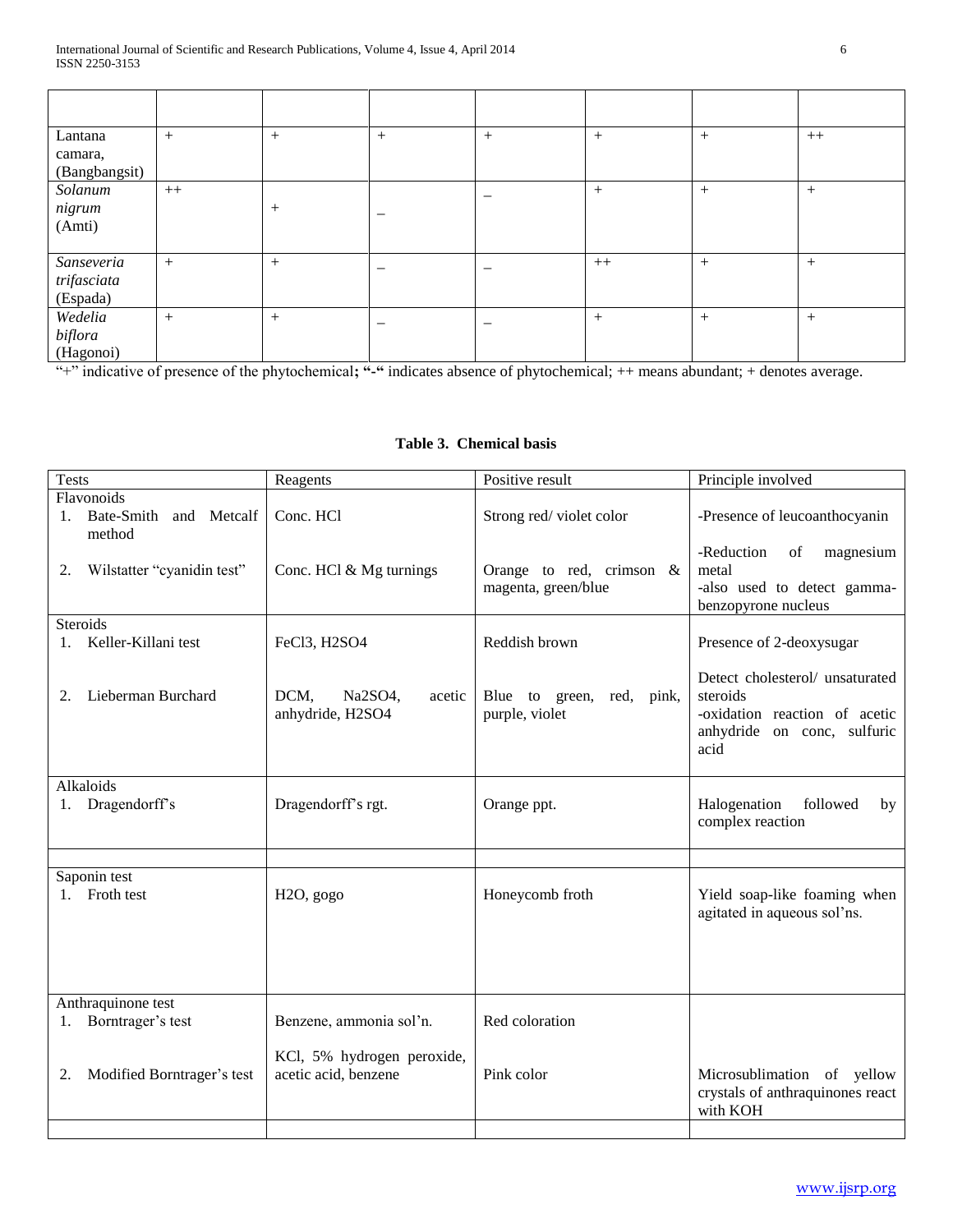| <b>Tannins</b> |                          |                            |                              |
|----------------|--------------------------|----------------------------|------------------------------|
| Gelatin test   | Gelatin, dist. H2O, NaCl | Formation of jelly ppt     | Tannins have a property to   |
|                |                          |                            | precipitate gelatin & heavy  |
|                | FeC <sub>13</sub>        | Blue -black (hydrolysable) | metals                       |
| $FeCl3$ test   |                          | Brownish-green (condensed/ | Phenols form a complex with  |
|                |                          | nonhydrolysable)           | Fe (III), which is intensely |
|                |                          |                            | colored.                     |
|                |                          |                            |                              |
|                |                          |                            |                              |
|                |                          |                            |                              |
|                |                          |                            |                              |

| ehtnobotanical uses                                                           |                                                                                                                                                                                                                                                                                                                                                                             | Table 3. Secondary Metabolites present in each plant and medicinal properties vis-à-vis the                                                                                                                                                                                                                                                                                                                                                                                                                                                                                                                                                                             |
|-------------------------------------------------------------------------------|-----------------------------------------------------------------------------------------------------------------------------------------------------------------------------------------------------------------------------------------------------------------------------------------------------------------------------------------------------------------------------|-------------------------------------------------------------------------------------------------------------------------------------------------------------------------------------------------------------------------------------------------------------------------------------------------------------------------------------------------------------------------------------------------------------------------------------------------------------------------------------------------------------------------------------------------------------------------------------------------------------------------------------------------------------------------|
| Plant Species                                                                 | Phytochemical<br>substances present<br>and<br>medicianl<br>proeprties<br>of<br>the<br><b>Bioactive</b><br>compounds<br>based on<br>literature                                                                                                                                                                                                                               | Ethnobotanical uses                                                                                                                                                                                                                                                                                                                                                                                                                                                                                                                                                                                                                                                     |
| Family Acoraceae<br>SN:<br>Acorus<br>gramineus<br>CN: Bengaw                  | •Steroids/<br>2-deoxysugars<br>are<br>antimicrobial andantidiarrhoeal<br>•Anthraquinones are antimicrobial<br>•Flavonoids are antidiarrheal<br>and<br>antibacteria,<br>•tannins<br>and<br>polyphenyls<br>are<br>antimicrobial<br>antidiarrheal<br>and<br>antihelminthic<br>•Alkaloids<br>antimicrobial<br>are<br>$\overline{\phantom{a}}$<br>antidiarrheal and anthelmintic | The embrocation of the vine or rhizome<br>is beneficial in for rheumatic arthritis,<br>lumbago, and leg pains. The rhizome is<br>chewed to relieve toothache.<br>The <sub>1</sub><br>crushed rhizome is employed as an<br>insecticide and insectifuge.<br>The poultice of the plant is<br>applied locally for inflammation and<br>scabies.<br>The decoction of the dried<br>plant is taken orally for the management<br>of GIT disorders such as dyspepsia,<br>gastritis, indigestion, diarrhea, and of<br>asthma.                                                                                                                                                      |
| Family: Graminae<br>SN:Andropogon<br>citratus , linn<br>DC<br>CN: Lemon Grass | •Steroids/<br>2-deoxysugars<br>are<br>antimicrobial andantidiarrhoeal<br>•Anthraquinones are antimicrobial<br>•Flavonoids are antidiarrheal<br>and<br>antibacteria,<br>•tannins<br>polyphenyls<br>and<br>are<br>antimicrobial<br>antidiarrheal<br>and<br>antihelminthic<br>•Alkaloids<br>antimicrobial<br>are<br>$\overline{ }$<br>antidiarrheal and anthelmintic           | An herbal medicine for stomachache for<br>children. The oil, mixed with equal<br>amounts of coconut oil, is used as a<br>liniment for back pains, rheumatic<br>complains, neuralgia, sprains and other<br>painful afflictions. Decoction of leaves<br>used as stomachic, diuretic,<br>and<br>refrigerant. In folk medicine, used to<br>lower blood pressure and as anti-<br>inflammatory<br>It can used<br>sedative.<br>as<br>for<br>gastrointestinal<br>maladies,<br>and<br>as<br>It can be used as a potion<br>febrifuge.<br>after childbirth.<br>In various folk<br>medicinal use: oil used for cough, cold,<br>rheumatism,<br>back<br>pain,<br>bladder<br>problems. |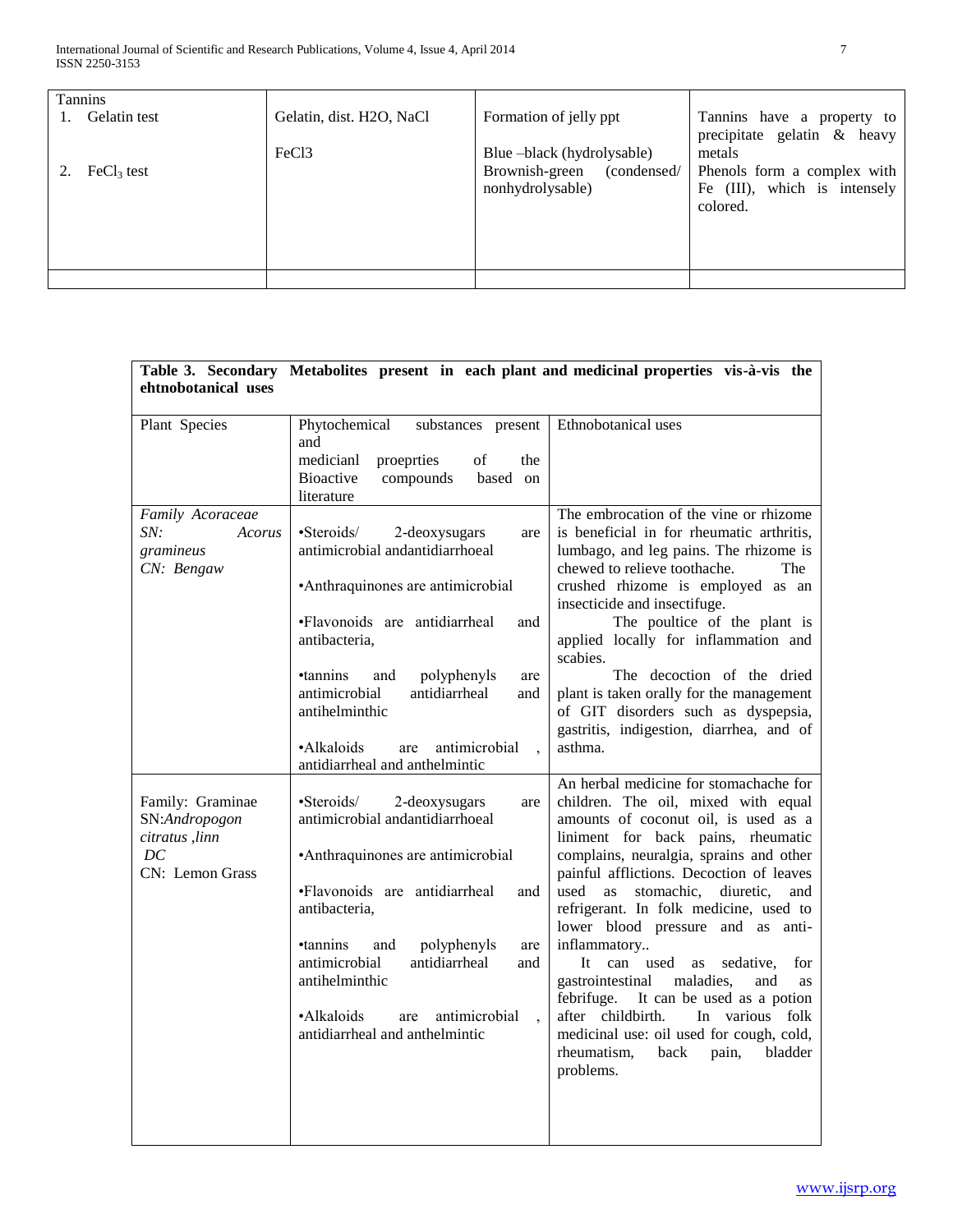| Family Bromeliaceae<br>CN Ananas comosus<br>Linn.<br>CN;pinya | •Steroids/<br>2-deoxysugars<br>are<br>antimicrobial andantidiarrhoeal<br>•Anthraquinones are antimicrobial<br>•Flavonoids are antidiarrheal<br>and<br>antibacteria, | The juice of the leaves and the ripe fruit<br>possess antihelminthic properties. The<br>juice of the ripe fruit is used as a diuretic<br>and a mild laxative. It is also facilitates<br>digestion. The decoction of the fresh<br>young leaves is used to eradicate<br>intestinal parasites. |
|---------------------------------------------------------------|---------------------------------------------------------------------------------------------------------------------------------------------------------------------|---------------------------------------------------------------------------------------------------------------------------------------------------------------------------------------------------------------------------------------------------------------------------------------------|
|                                                               | •tannins<br>and<br>polyphenyls<br>are<br>antidiarrheal<br>antimicrobial<br>and<br>antihelminthic                                                                    |                                                                                                                                                                                                                                                                                             |
|                                                               | •Alkaloids<br>antimicrobial<br>are<br>antidiarrheal and anthelmintic                                                                                                |                                                                                                                                                                                                                                                                                             |
| Family Annonaceae<br>SN:Annona muricata<br>Linn               | Steroids, 2-deoxysugars,<br>Flavonoids, tannins and polyphenyls<br>Alkaloid<br>•Steroids/<br>2-deoxysugars<br>are                                                   | The decoction of the leaves is taken<br>in as tea which is believed to prevent<br>cancer                                                                                                                                                                                                    |
| CN: guyabano                                                  | antimicrobial andantidiarrhoeal                                                                                                                                     |                                                                                                                                                                                                                                                                                             |
|                                                               | ·Flavonoids are antidiarrheal<br>and<br>antibacteria,                                                                                                               |                                                                                                                                                                                                                                                                                             |
|                                                               | •tannins<br>and<br>polyphenyls<br>are<br>antimicrobial<br>antidiarrheal<br>and<br>antihelminthic                                                                    |                                                                                                                                                                                                                                                                                             |
|                                                               | ·Alkaloids<br>antimicrobial<br>are<br>antidiarrheal and anthelmintic                                                                                                |                                                                                                                                                                                                                                                                                             |
| Family<br>SN: Cassia alata Linn<br>CN: Akapulko               | •Steroids/<br>2-deoxysugars<br>are<br>antimicrobial andantidiarrhoeal<br>•Anthraquinones are antimicrobial                                                          | The plant possesses anti-herpetic and<br>anti-fungal properties. The fresh leaves<br>are crushed and the juice is applied<br>locally on the affected area to treat<br>infections.                                                                                                           |
|                                                               |                                                                                                                                                                     | The decoction of the leaves is                                                                                                                                                                                                                                                              |
|                                                               | •Flavonoids are antidiarrheal<br>and<br>antibacteria,                                                                                                               | employed as a laxative. On the other<br>hand,<br>the<br>active<br>leaves<br>possess<br>principles with vermifuge properties.                                                                                                                                                                |
|                                                               | polyphenyls<br>•tannins<br>and<br>are<br>antidiarrheal<br>antimicrobial<br>and<br>antihelminthic                                                                    |                                                                                                                                                                                                                                                                                             |
|                                                               | ·Alkaloids<br>antimicrobial<br>are<br>antidiarrheal and anthelmintic                                                                                                |                                                                                                                                                                                                                                                                                             |
| Famuly<br>SN:Centella<br>asiatica<br>Linn                     | ·Steroids/<br>2-deoxysugars<br>are<br>antimicrobial andantidiarrheal                                                                                                | The plant can be useful in the treatment<br>of skin diseases and chronic ulcers,<br>elephantiasis of the scrotum or legs, and<br>inflammation. The decoction of the                                                                                                                         |
| CN: Takip-Kuhol.                                              | •Anthraquinones are antimicrobial                                                                                                                                   | leaves is used as a hot compress or as a                                                                                                                                                                                                                                                    |
|                                                               | •Flavonoids are antidiarrheal<br>and<br>antibacteria,                                                                                                               | foot bath in the treatment of eczema,<br>Subsequently, the chopped leaves are<br>applied locally as a poultice and are left                                                                                                                                                                 |
|                                                               | polyphenyls<br>•tannins<br>and<br>are<br>antidiarrheal<br>antimicrobial<br>and<br>antihelminthic                                                                    | overnight on the affected area.<br>The decoction of the plant is used<br>for the infection such as tonsilitis,<br>pharyngitis, measles, dysentery, colds<br>bronchitis and hepatitis. It is employed                                                                                        |
|                                                               | •Alkaloids<br>antimicrobial<br>are                                                                                                                                  | of<br>the<br>management<br>diarrhea,<br>in                                                                                                                                                                                                                                                  |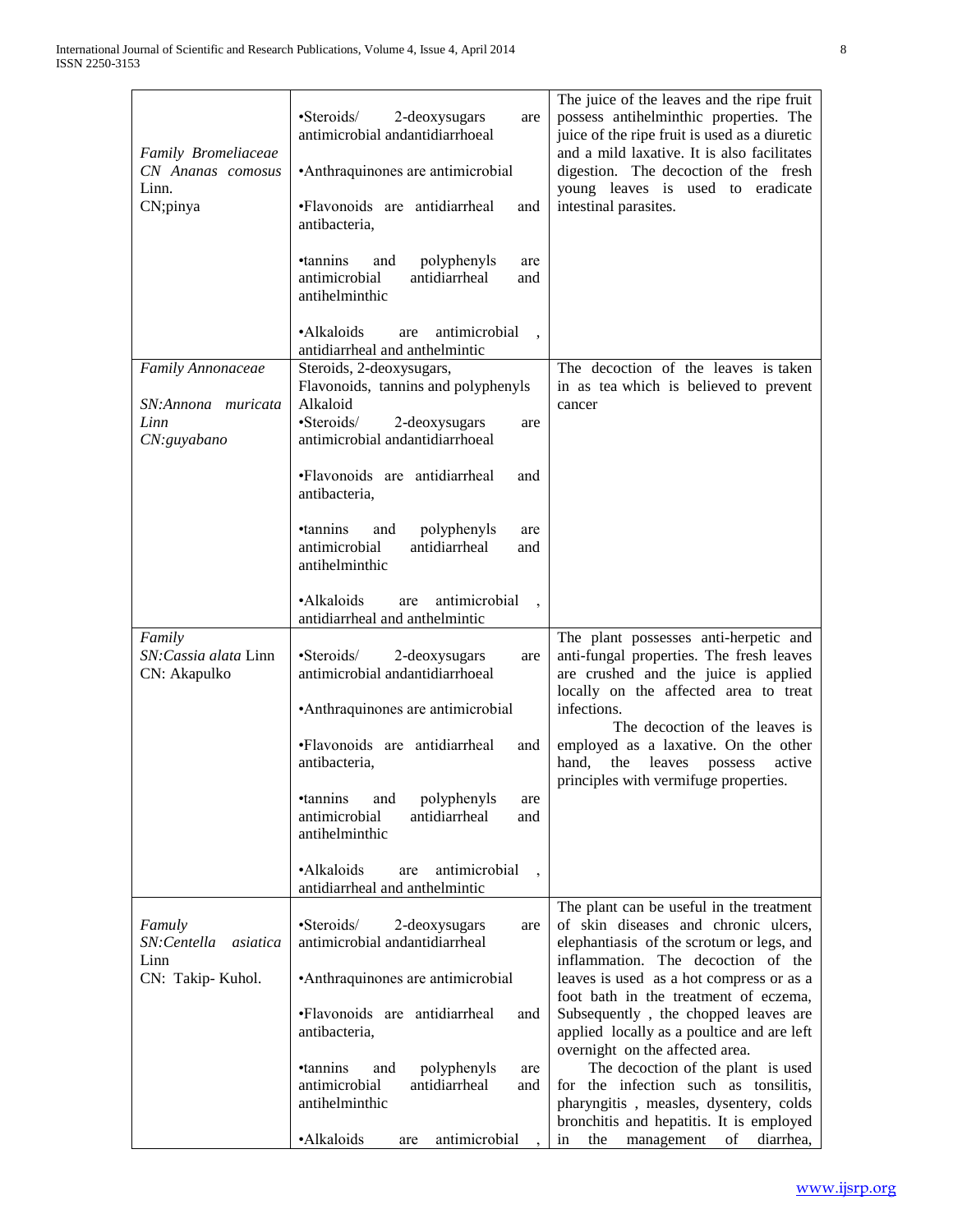|                                                                | antidiarrheal and anthelmintic                                                                                                                                                                                                                                                                                                                                              | hypertension<br>and<br>purulent<br>inflammations. Likewise, the decoction<br>is used as a diuretic and for urinary tract<br>infection.                                                                                                                                                                                                                                                                                                                                                                                                                                                                                                                                                                                                                                                                                                                                                                                                                       |
|----------------------------------------------------------------|-----------------------------------------------------------------------------------------------------------------------------------------------------------------------------------------------------------------------------------------------------------------------------------------------------------------------------------------------------------------------------|--------------------------------------------------------------------------------------------------------------------------------------------------------------------------------------------------------------------------------------------------------------------------------------------------------------------------------------------------------------------------------------------------------------------------------------------------------------------------------------------------------------------------------------------------------------------------------------------------------------------------------------------------------------------------------------------------------------------------------------------------------------------------------------------------------------------------------------------------------------------------------------------------------------------------------------------------------------|
| Family<br>SN: Equisetum<br>ramosissimum<br>CN: Puted-puted     | $\cdot$ Steroids/<br>2-deoxysugars<br>are<br>antimicrobial andantidiarrhoeal<br>•Anthraquinones are antimicrobial<br>•Flavonoids are antidiarrheal<br>and<br>antibacterial,<br>•tannins<br>polyphenyls<br>and<br>are<br>antimicrobial<br>antidiarrheal<br>and<br>antihelminthic<br>•Alkaloids<br>antimicrobial<br>are                                                       | Locals use the decoction of the<br>fresh leaves is taken orally to manage<br>difficulty in urination<br>and<br>other<br>manifestations of kidney trouble. The<br>decoction of the leaves and roots is<br>employed to relieve "pasma"                                                                                                                                                                                                                                                                                                                                                                                                                                                                                                                                                                                                                                                                                                                         |
| Family<br>SN:Blumea<br>balsamifera (Linn.)<br>CN: Subusob      | antidiarrheal and anthelmintic<br>•Steroids/<br>2-deoxysugars<br>are<br>antimicrobial andantidiarrhoeal<br>•Flavonoids are antidiarrheal<br>and<br>antibacteria,<br><b>•tannins</b><br>polyphenyls<br>and<br>are<br>antimicrobial<br>antidiarrheal<br>and<br>antihelminthic<br>•Alkaloids<br>antimicrobial<br>are<br>$\ddot{\phantom{0}}$<br>antidiarrheal and anthelmintic | The decoction of the leaves is<br>employed as an aromatic bath for those<br>recuperating from sickness, those who<br>just gave birth, and those who are<br>suffering from rheumatism. The poultice<br>of the leaves is used for abscesses.<br>The decoction of the roots and leaves<br>are employed for fever and cystitis. The<br>infusion or decoction of the leaves is<br>administered to relieve colds and to<br>facilitate expectoration of phlegm.<br>Similarly, it is beneficial for spasms and<br>diarrhea.<br>The infusion of the leaves is<br>administered<br>orally<br>induce<br>to<br>perspiration which is significant in the<br>management of catarrhal bronchitis. The<br>plant is used in the preparation of an<br>antiseptic lotion which is beneficial for<br>varicose ulcers. The decoction of the<br>leaves is used for kidney trouble as<br>manifested by painful and scanty<br>urination. Also, it is employed for<br>relieving cough. |
| Family<br>SN:Echites<br>scholaris<br>Linn.<br>CN: Peday, Tuday | •Steroids/<br>2-deoxysugars<br>are<br>antimicrobial andantidiarrhoeal<br>•Flavonoids are antidiarrheal<br>and<br>antibacteria,<br><i>•tannins</i><br>polyphenyls<br>and<br>are<br>antimicrobial<br>antidiarrheal<br>and<br>antihelminthic<br>·Alkaloids<br>antimicrobial<br>are<br>antidiarrheal and anthelmintic                                                           | Trunk bark possesses astringent<br>and anthelminthic properties. It has also<br>been used in the treatment of diarrhea<br>and dysentery and in several cases of<br>malarial fever. It is exhibits both tonic<br>and restorative action.<br>The decoction of the trunk bark is<br>commonly employed as a urinary<br>antiseptic in the treatment of UTI and as<br>an antimalarial agent in the management<br>of malaria. The locals also employ it in<br>the management of diarrhea. Some<br>locals also administer the decoction of<br>the bark to newborns who cannot<br>defecate.                                                                                                                                                                                                                                                                                                                                                                           |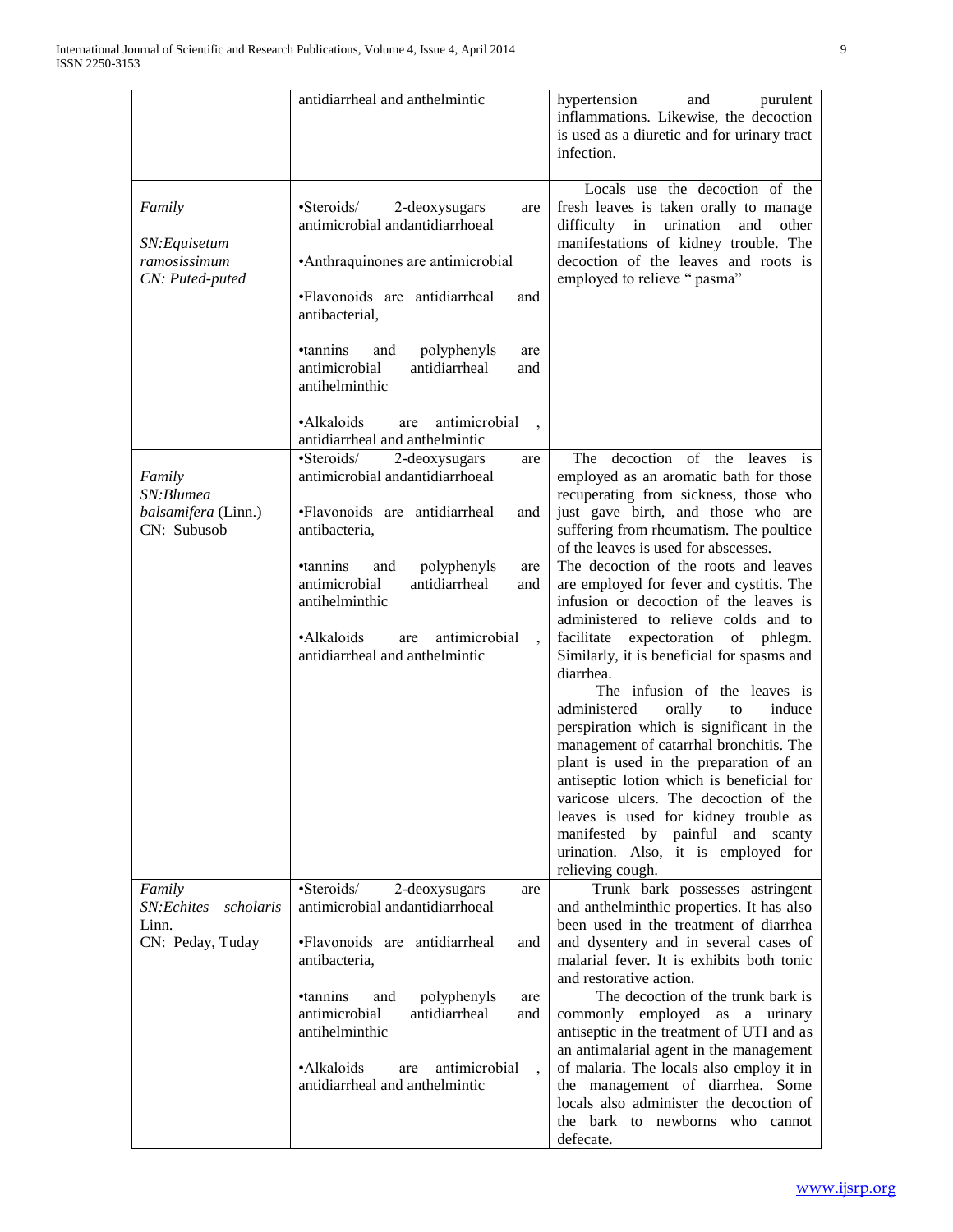| Family<br>CN:Lagerstroemia<br>speciosa Linn.<br>CN: Banaba           | •Steroids/<br>2-deoxysugars<br>are<br>antimicrobial andantidiarrhoeal<br><i>•tannins</i><br>polyphenyls<br>and<br>are<br>antimicrobial<br>antidiarrheal<br>and<br>antihelminthic<br>·Alkaloids<br>antimicrobial<br>are<br>antidiarrheal and anthelmintic                                                                                                      | The roots are beneficial remedy for<br>several stomach ailments. The decoction<br>of the leaves is employed for diabetes.<br>Likewise, it is administered orally for its<br>diuretic and purgative effects.<br>The decoction of the old leaves and<br>dried fruit is useful for diabetes. The old<br>leaves and the ripe fruit are preferred<br>due to its greater glucose-lowering<br>effect. The same effect is seen in the<br>young leaves and flowers. On the other<br>hand, no glucose-lowering effect is<br>observed from the wood although a very<br>minute effect is seen on the bark.<br>A decoction made from 20 g of the dried<br>old leaves or dried fruit in 100 mL of<br>water is established to exert an effect<br>equivalent to that of 6 to 7.7 units of<br>insulin.<br>The decoction of the bark is taken orally<br>to treat diarrhea.<br>The decoction of the fruits or roots is<br>used as a mouthwash for stomatitis.<br>The decoction of the leaves and flowers<br>is used to induce urination.<br>The decoction or infusion of the leaves<br>is employed for bladder and kidney<br>inflammation, dysuria, and other urinary<br>dysfunctions. The bark, flowers, and<br>leaves are employed to promote bowel<br>movements. The locals apply the milky<br>sap of the flower on the affected area to<br>relieve mouth sores.<br>The decoction of the leaves is employed<br>to treat urinary tract infection. |
|----------------------------------------------------------------------|---------------------------------------------------------------------------------------------------------------------------------------------------------------------------------------------------------------------------------------------------------------------------------------------------------------------------------------------------------------|----------------------------------------------------------------------------------------------------------------------------------------------------------------------------------------------------------------------------------------------------------------------------------------------------------------------------------------------------------------------------------------------------------------------------------------------------------------------------------------------------------------------------------------------------------------------------------------------------------------------------------------------------------------------------------------------------------------------------------------------------------------------------------------------------------------------------------------------------------------------------------------------------------------------------------------------------------------------------------------------------------------------------------------------------------------------------------------------------------------------------------------------------------------------------------------------------------------------------------------------------------------------------------------------------------------------------------------------------------------------------------------------------------------------------------|
| Family<br>SN:Lantana<br>camara<br>Linn<br>CN:<br>Bangbangsit/lantana | $\cdot$ Steroids/<br>2-deoxysugars<br>are<br>antimicrobial andantidiarrhoeal<br>•Anthraquinones are antimicrobial<br>•Flavonoids are antidiarrheal<br>and<br>antibacteria,<br><i>•tannins</i><br>and<br>polyphenyls<br>are<br>antimicrobial<br>antidiarrheal<br>and<br>antihelminthic<br>·Alkaloids<br>antimicrobial<br>are<br>antidiarrheal and anthelmintic | The aromatic infusion of the leaves and<br>flowering tops are commonly employed<br>to reduce fever and induce perspiration<br>or sweating. The tincture of bark is<br>utilized as a tonic. The decoction of the<br>fresh roots is administered<br>as a<br>mouthwash to relieve toothache. Also,<br>the decoction of the leaves and the fruits<br>is employed to bathe wounds, cuts,<br>ulcers, eczema, and other skin diseases.<br>The concentrated decoction of the leaves<br>is orally administered for the treatment<br>of snakebites as the poultice of the<br>leaves is directly applied to the wound.<br>The pounded leaves are employed to<br>relieve swellings while the liniment or<br>oil extract is used for rheumatism.                                                                                                                                                                                                                                                                                                                                                                                                                                                                                                                                                                                                                                                                                              |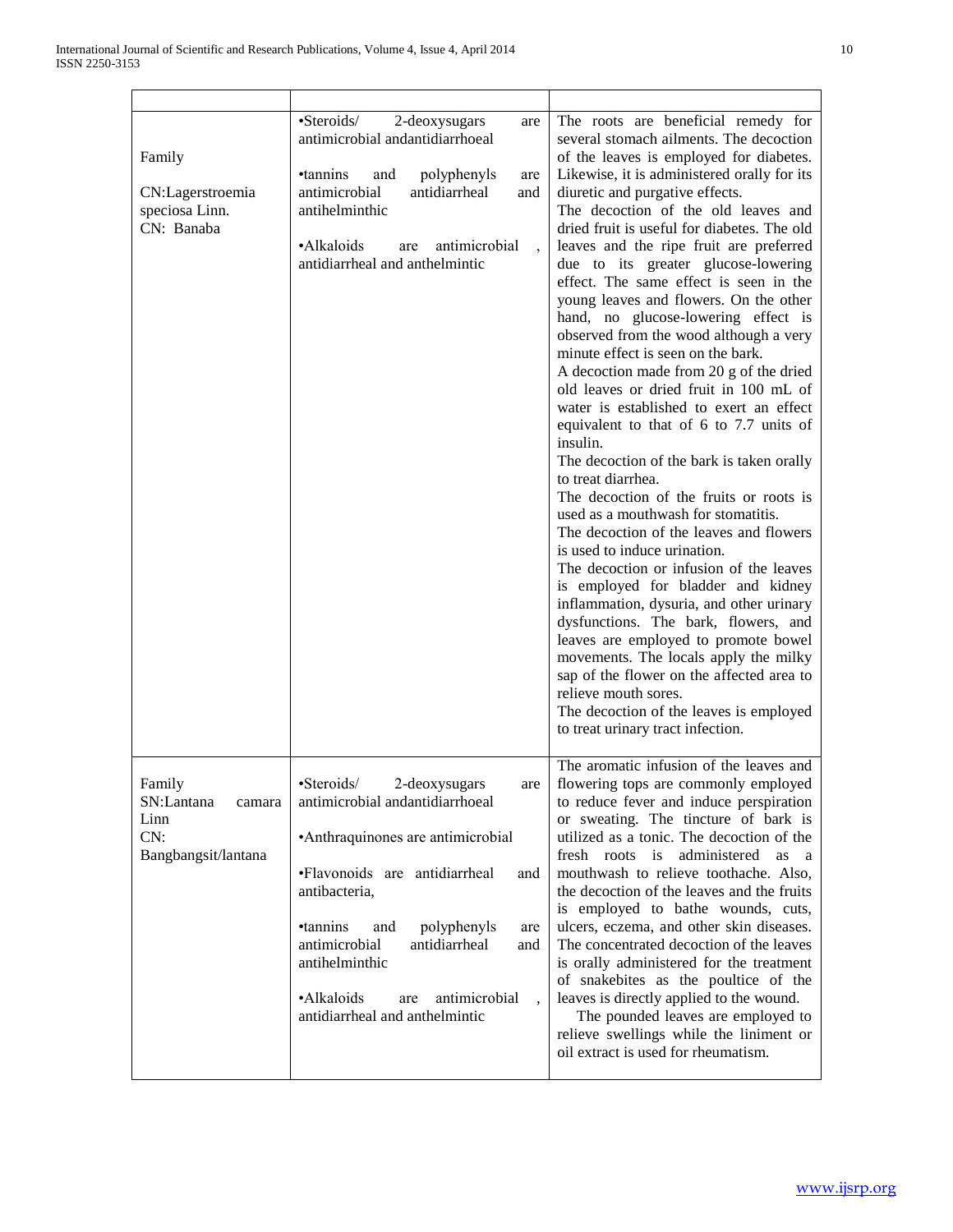| Family<br>SN:Solanum<br>nigrum<br>Linn.<br>CN:Amti | Steroids/ 2-deoxysugars are<br>antimicrobial<br>andantidiarrhoeal<br>Anthraquinones<br>$\bullet$<br>are<br>antimicrobial                                           | The decoction of the dried or fresh plant<br>is employed in the treatment of<br>difficulty in<br>urination,<br>lymphatic<br>obstruction, leucorrhea, eczema and<br>furuncle infections, skin eczema, cold<br>and fever, throat pain, and cough.<br>The decoction of the leaves or the |
|----------------------------------------------------|--------------------------------------------------------------------------------------------------------------------------------------------------------------------|---------------------------------------------------------------------------------------------------------------------------------------------------------------------------------------------------------------------------------------------------------------------------------------|
|                                                    | Flavonoids are antidiarrheal<br>$\bullet$<br>and antibacteria,<br>tannins and polyphenyls are<br>$\bullet$<br>antimicrobial<br>antidiarrheal<br>and antihelminthic | poultice of the plant is administered<br>locally for the relief of skin ulcers,<br>wounds, and irritations. The decoction<br>of the fresh leaves is employed as an<br>antibiotic in the in the management of<br>various infections.                                                   |
|                                                    | Alkaloids are antimicrobial,<br>$\bullet$<br>antidiarrhoeal<br>and<br>anthelmintic                                                                                 |                                                                                                                                                                                                                                                                                       |
| Family Dracaeneae                                  | •Steroids/<br>2-deoxysugars<br>are                                                                                                                                 | Poultice can be employed in wounds                                                                                                                                                                                                                                                    |
|                                                    | antimicrobial andantidiarrhoeal                                                                                                                                    |                                                                                                                                                                                                                                                                                       |
| SN:Sanseveria                                      |                                                                                                                                                                    |                                                                                                                                                                                                                                                                                       |
| trifasciata<br>CN: Espada, Mother's                | • • Flavonoids are antidiarrheal<br>and<br>antibacteria,                                                                                                           |                                                                                                                                                                                                                                                                                       |
| in law tongue                                      |                                                                                                                                                                    |                                                                                                                                                                                                                                                                                       |
|                                                    | <b>•tannins</b><br>polyphenyls<br>and<br>are                                                                                                                       |                                                                                                                                                                                                                                                                                       |
|                                                    | antimicrobial<br>antidiarrheal<br>and<br>antihelminthic                                                                                                            |                                                                                                                                                                                                                                                                                       |
|                                                    | •Alkaloids<br>antimicrobial<br>are<br>antidiarrheal and anthelmintic                                                                                               |                                                                                                                                                                                                                                                                                       |
| Family Asteraceae                                  |                                                                                                                                                                    | Poultice is applied to wounds                                                                                                                                                                                                                                                         |
| SN:Wedelia<br>biflora<br>Linn.<br>CN: hagonoi      | •Steroids/<br>2-deoxysugars<br>are<br>antimicrobial andantidiarrhoeal                                                                                              | Decoction is used is also used to                                                                                                                                                                                                                                                     |
|                                                    | •Anthraquinones are antimicrobial                                                                                                                                  | bathe dogs with skin dieeases                                                                                                                                                                                                                                                         |
|                                                    | •Flavonoids are antidiarrheal<br>and<br>antibacteria,                                                                                                              |                                                                                                                                                                                                                                                                                       |
|                                                    | <i>•tannins</i><br>and<br>polyphenyls<br>are<br>antimicrobial<br>antidiarrheal<br>and<br>antihelminthic                                                            |                                                                                                                                                                                                                                                                                       |
|                                                    | ·Alkaloids<br>antimicrobial<br>are<br>antidiarrheal and anthelmintic                                                                                               |                                                                                                                                                                                                                                                                                       |

# IV. CONCLUSION

 In this study, although there are variations in the chemical constituents, the six medicinal plants tested are potential antimicrobial agents. Characterization and isolation of the active chemical components possessed by these traditional plants for further study may lead to the development of a potential drug that may treat various kinds of infections and may lead to full utilization by the local community. The results of this study may

also be of commercial interest to research institutes and pharmaceutical industries in the development of new dugs.

## ACKNOWLEDGMENT

 The authors hereby acknowledge the financial support for this study by the University of the Cordilleras.